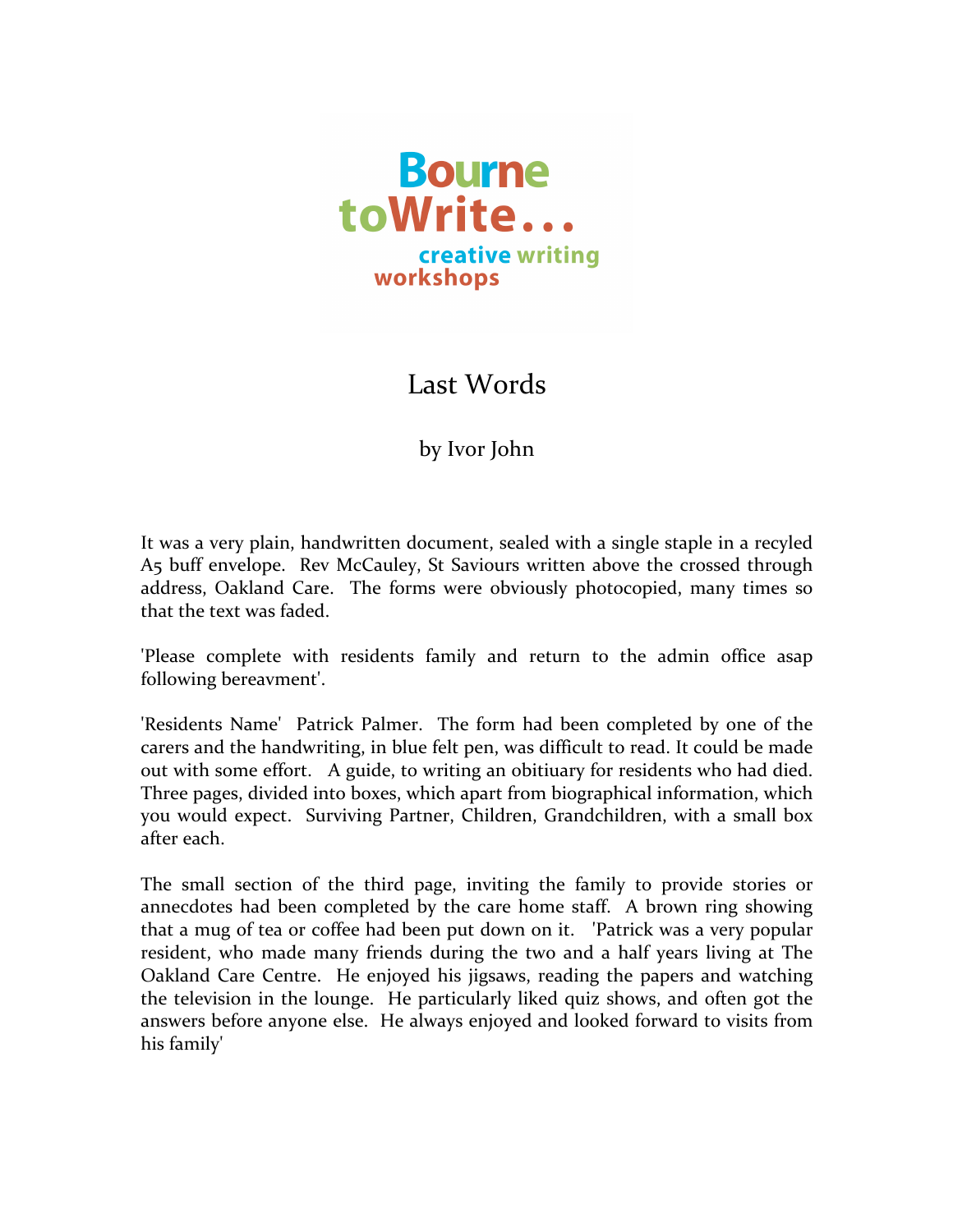There was no narrative in the box 'deceased biography', but in the same blue pen, there were some bullet points. 'Wife Angela died three years ago, when he moved into Oaklands'. 'Worked on railways as a track engineer'. Daughter Susan, two grandchildren, Kyle and Josh'.

The funeral service was on Tuesday next week. A few days to write a suitable eulogy. It didn't trouble Simon too much that there was so little on the form. There was a time, when he would have tried to phone a family member. To offer his support, he found that when face to face with death, in bereavment, even non believers would often find comfort in his spirituality. The power of the clerical collar. 

Nowadays, the care homes, from where most of his work came, would often decline to give him contact details in case they broke some disclosure rules. No, he would go with what he had. He could add a psalm and a religious passage. An optimistic was generally preferred nowadays he observed. Funerals he found, were more cheerful affairs than they used to be. The emphasis now on celebrating a life rather than mourning a death.

He was used by a few of the local undertakers, looking for a reliable  $C$  of E service. He could be relied on not to go on for too long. It caused them problems if the service over-ran the twenty five minute time slot in the crematorium chapel. As well the  $\epsilon$ 199 fee was always useful, since he had been forced to give up his parochial responsibilities. He got more for a graveside service, but they were few and far between.

Sitting down at the small desk, he picked up his fountain pen, an old Parker cartridge pen, he had been given it by his parents when he had graduated from Birmingham University with a first in theology and religion. Lacking the charisma of the evangelicals or the ambition for the church of England, he had enjoyed a modest career as a parish vicar. He had a short secondment as Archdeacon in a city parish, but had never felt comfortable with the ruthlesness required and had requested to return to rural ministry.

The service in remembrance of Patrick had been fairly well attended he thought. His eulogy, short as it was, seemed to be sufficient. One or two of the mourners had thanked him for his words. Patrick's daughter hadn't attended, which was unusual. He had understood from Oaklands that she lived reasonably locally. She had visited him a few times. One of Patrick's cousins asked him if we would come to the wake. He never enjoyed doing so, but felt it was expected from him. He wouldn't stay long.